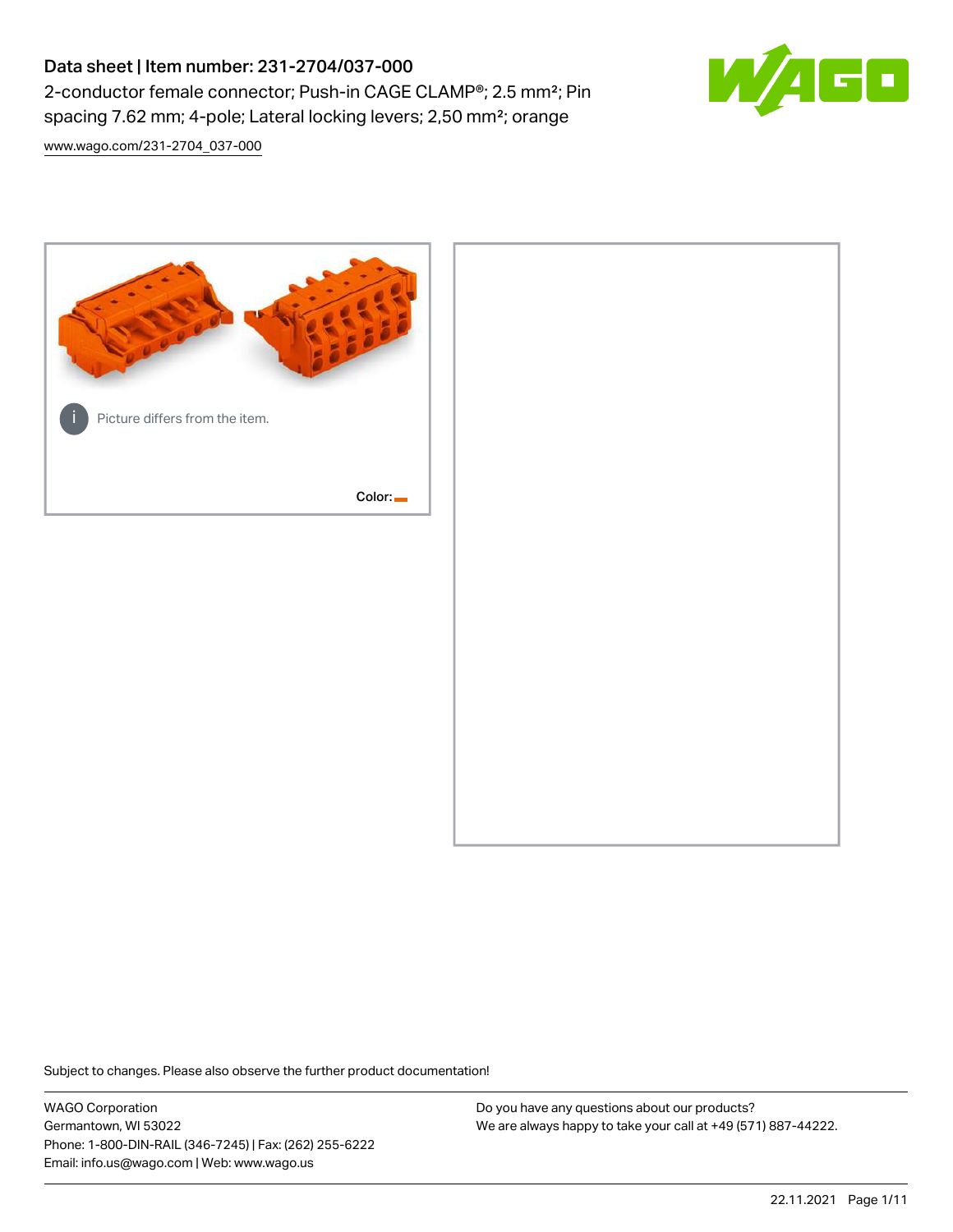

Dimensions in mm

 $L =$  (pole no.  $-2$ ) x pin spacing + 12.5 mm

2- to 3-pole female connectors – one latch only

#### Item description

- **Universal connection for all conductor types**
- **Two conductor entries per pole**
- $\blacksquare$ For looping through power or data buses
- $\blacksquare$ Bus connection is retained, even when unmated
- $\blacksquare$ Push-in termination of solid and ferruled conductors
- $\blacksquare$ With coding fingers

Subject to changes. Please also observe the further product documentation!

WAGO Corporation Germantown, WI 53022 Phone: 1-800-DIN-RAIL (346-7245) | Fax: (262) 255-6222 Email: info.us@wago.com | Web: www.wago.us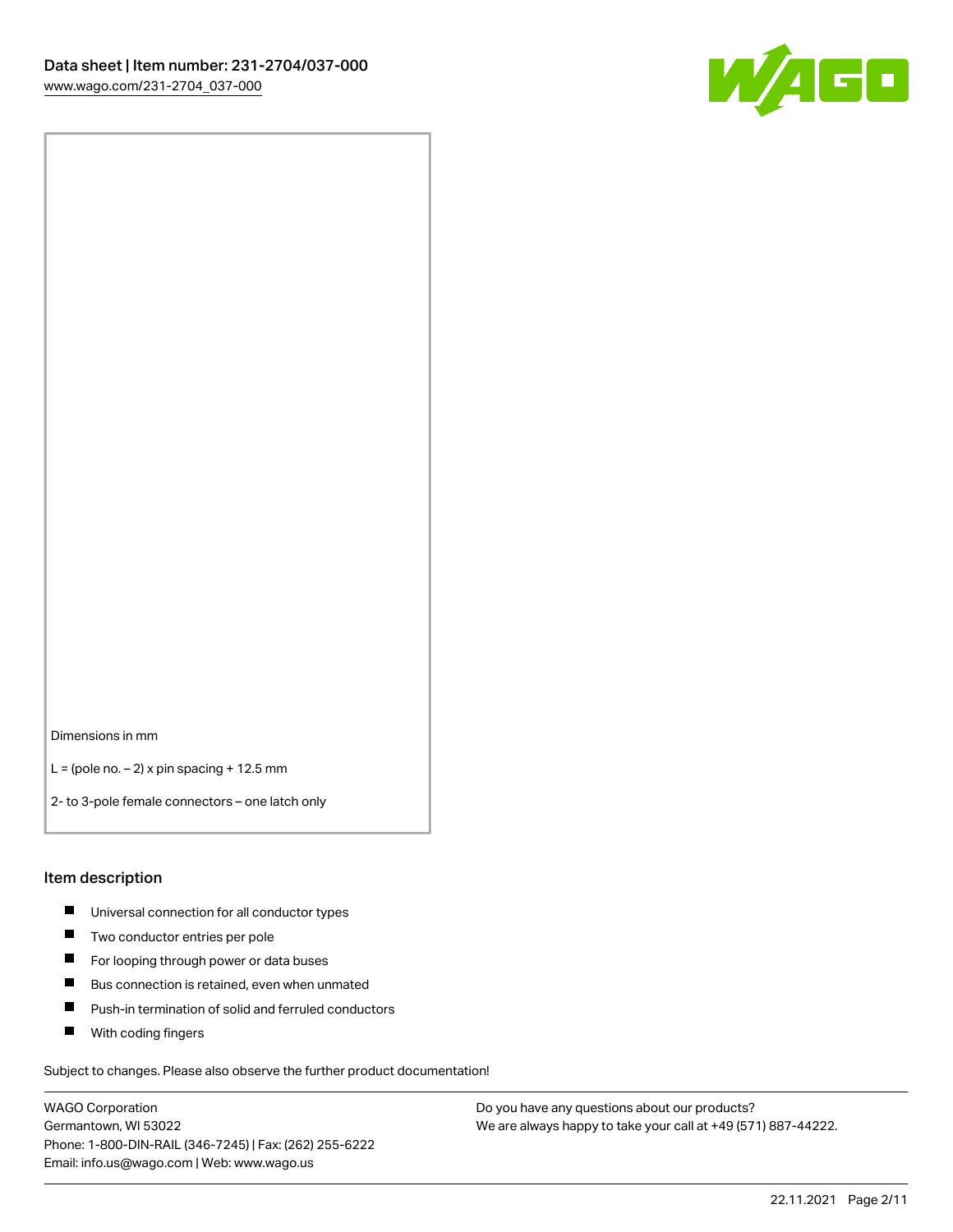

#### Data Notes

| .                    |                                                                                                                                                                                                                                                                                                                                   |
|----------------------|-----------------------------------------------------------------------------------------------------------------------------------------------------------------------------------------------------------------------------------------------------------------------------------------------------------------------------------|
| Safety information 1 | The MCS-MULTI CONNECTION SYSTEM includes connectors<br>without breaking capacity in accordance with DIN EN 61984. When<br>used as intended, these connectors must not be connected<br>/disconnected when live or under load. The circuit design should<br>ensure header pins, which can be touched, are not live when<br>unmated. |
| Variants:            | Gold-plated or partially gold-plated contact surfaces<br>Other versions (or variants) can be requested from WAGO Sales or<br>configured at https://configurator.wago.com/                                                                                                                                                         |

## Electrical data

## IEC Approvals

| Ratings per                 | IEC/EN 60664-1                                                        |
|-----------------------------|-----------------------------------------------------------------------|
| Rated voltage (III / 3)     | 500 V                                                                 |
| Rated surge voltage (III/3) | 6 <sub>k</sub> V                                                      |
| Rated voltage (III/2)       | 630 V                                                                 |
| Rated surge voltage (III/2) | 6 <sub>k</sub> V                                                      |
| Nominal voltage (II/2)      | 1000 V                                                                |
| Rated surge voltage (II/2)  | 6 kV                                                                  |
| Rated current               | 16 A                                                                  |
| Legend (ratings)            | $(III / 2)$ $\triangle$ Overvoltage category III / Pollution degree 2 |

# UL Approvals

| Approvals per                  | UL 1059 |
|--------------------------------|---------|
| Rated voltage UL (Use Group B) | 300 V   |
| Rated current UL (Use Group B) | 20 A    |
| Rated voltage UL (Use Group D) | 300 V   |
| Rated current UL (Use Group D) | 10 A    |

## Ratings per UL

| Rated voltage UL 1977 | 600 V |
|-----------------------|-------|
| Rated current UL 1977 | 20A   |

Subject to changes. Please also observe the further product documentation!

WAGO Corporation Germantown, WI 53022 Phone: 1-800-DIN-RAIL (346-7245) | Fax: (262) 255-6222 Email: info.us@wago.com | Web: www.wago.us Do you have any questions about our products? We are always happy to take your call at +49 (571) 887-44222.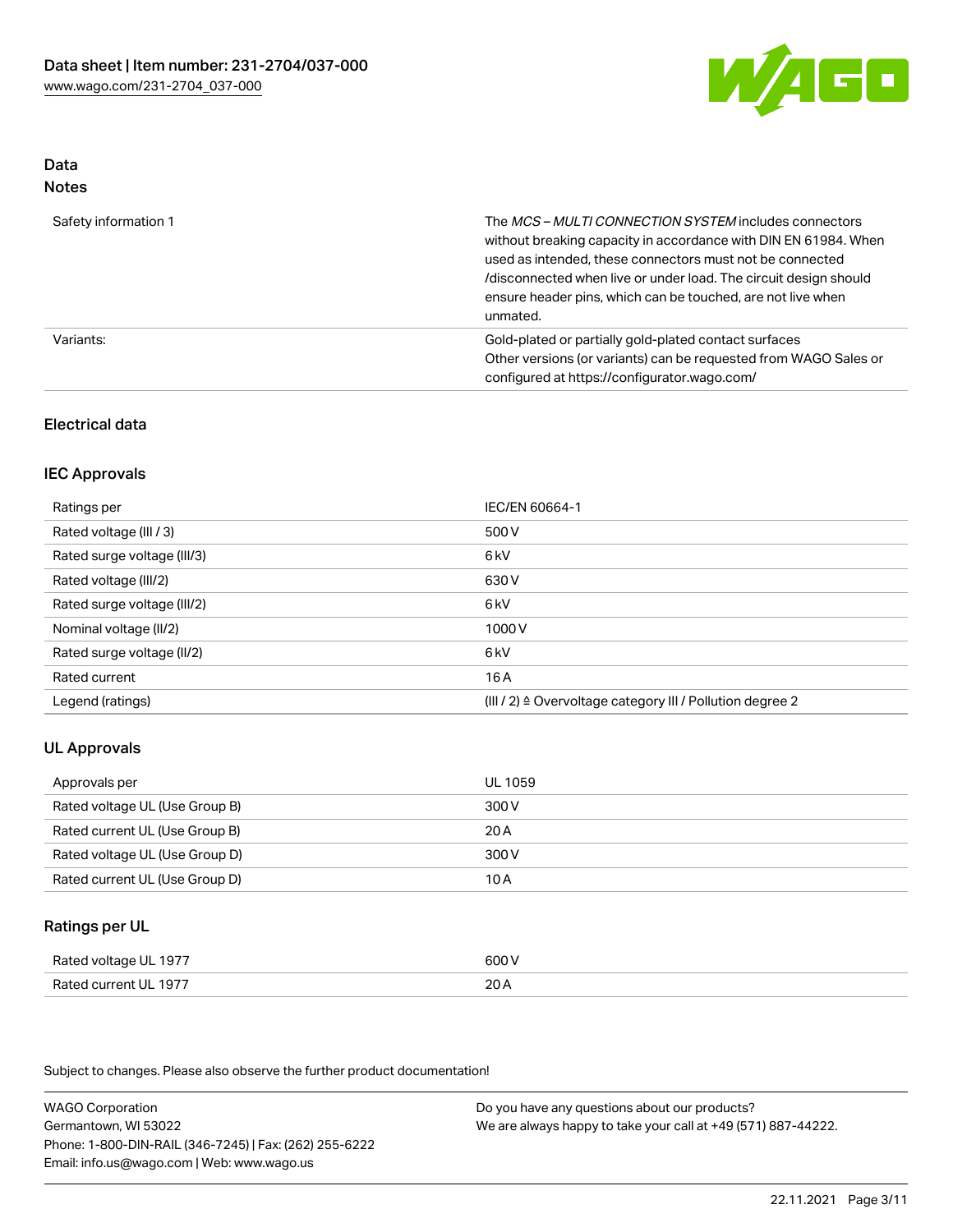

## CSA Approvals

| Approvals per                   | CSA   |
|---------------------------------|-------|
| Rated voltage CSA (Use Group B) | 300 V |
| Rated current CSA (Use Group B) | 15 A  |
| Rated voltage CSA (Use Group D) | 300 V |
| Rated current CSA (Use Group D) | 10 A  |

# Connection data

| Total number of connection points | ວ |
|-----------------------------------|---|
| Total number of potentials        | ↵ |
| Number of connection types        |   |
| Number of levels                  |   |

# Connection 1

#### Connection technology **Push-in CAGE CLAMP<sup>®</sup>**

| ັ                                                 | Push-in CAGE CLAMP                    |
|---------------------------------------------------|---------------------------------------|
| Actuation type                                    | Operating tool                        |
| Solid conductor                                   | $0.22.5$ mm <sup>2</sup> / 24  12 AWG |
| Fine-stranded conductor                           | $0.22.5$ mm <sup>2</sup> / 24  12 AWG |
| Fine-stranded conductor; with insulated ferrule   | $0.251.5$ mm <sup>2</sup>             |
| Fine-stranded conductor; with uninsulated ferrule | $0.252.5$ mm <sup>2</sup>             |
| Strip length                                      | $910$ mm / 0.35  0.39 inch            |
| Number of poles                                   | 4                                     |
| Conductor entry direction to mating direction     | 0°                                    |

# Physical data

| Pin spacing | 7.62 mm / 0.3 inch    |
|-------------|-----------------------|
| Width       | 44.29 mm / 1.744 inch |
| Height      | 20.8 mm / 0.819 inch  |
| Depth       | 29.8 mm / 1.173 inch  |

## Plug-in connection

| Contact type (pluggable connector) | Female connector/socket |
|------------------------------------|-------------------------|
| Connector (connection type)        | for conductor           |
| Mismating protection               | No                      |
| Locking of plug-in connection      | locking lever           |
|                                    |                         |

Subject to changes. Please also observe the further product documentation!

| WAGO Corporation                                       | Do you have any questions about our products?                 |
|--------------------------------------------------------|---------------------------------------------------------------|
| Germantown, WI 53022                                   | We are always happy to take your call at +49 (571) 887-44222. |
| Phone: 1-800-DIN-RAIL (346-7245)   Fax: (262) 255-6222 |                                                               |
| Email: info.us@wago.com   Web: www.wago.us             |                                                               |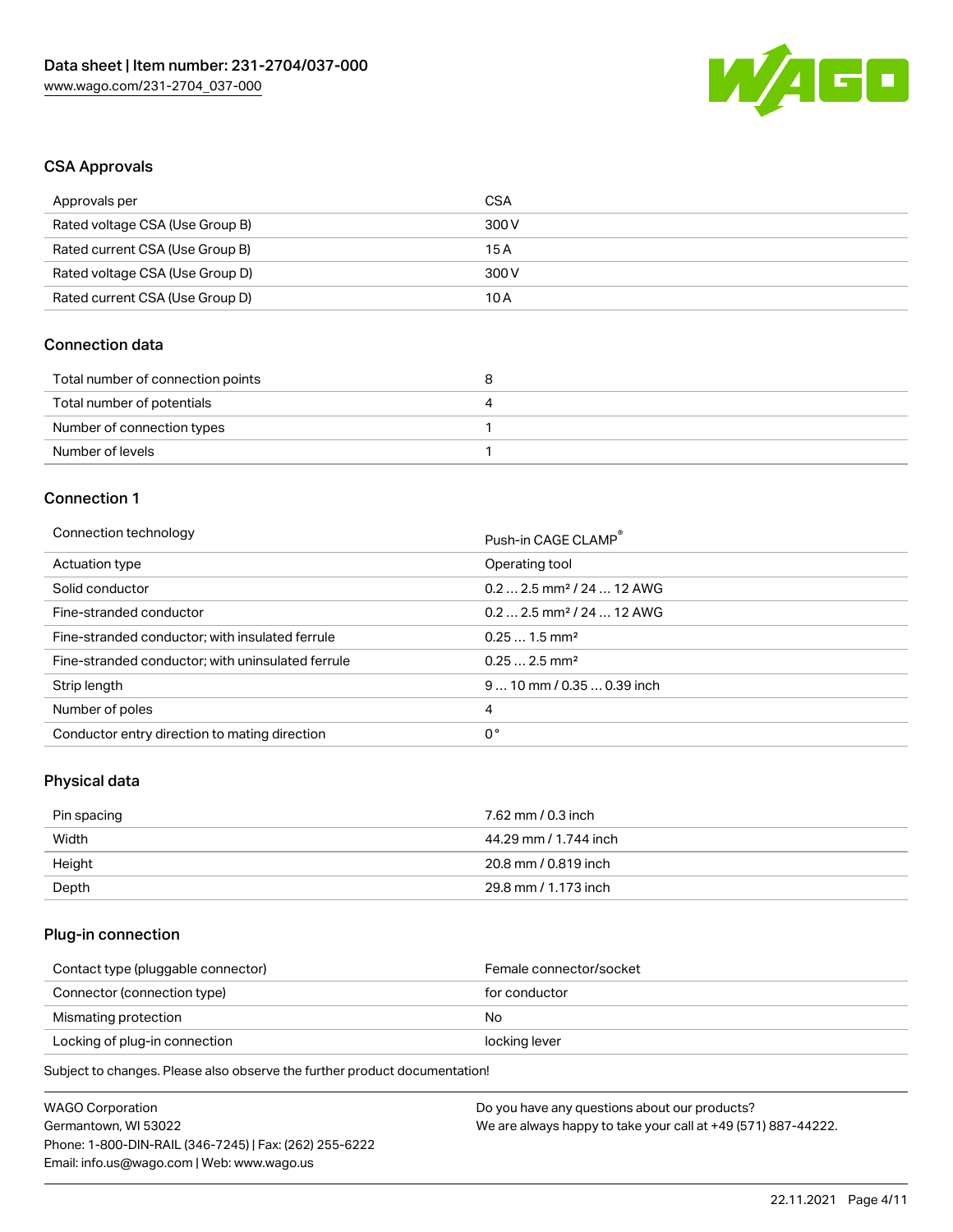

## Material data

| Color                       | orange                            |
|-----------------------------|-----------------------------------|
| Material group              |                                   |
| Insulation material         | Polyamide (PA66)                  |
| Flammability class per UL94 | V <sub>0</sub>                    |
| Clamping spring material    | Chrome nickel spring steel (CrNi) |
| Contact material            | Copper alloy                      |
| Contact plating             | tin-plated                        |
| Fire load                   | $0.248$ MJ                        |
| Weight                      | 12.4g                             |

#### Environmental requirements

|  | Limit temperature range | $-60+85 °C$ |  |
|--|-------------------------|-------------|--|
|--|-------------------------|-------------|--|

## Commercial data

| Product Group         | 3 (Multi Conn. System) |
|-----------------------|------------------------|
| PU (SPU)              | 50 Stück               |
| Packaging type        | box                    |
| Country of origin     | PL                     |
| <b>GTIN</b>           | 4044918565394          |
| Customs tariff number | 8536694040             |

### Approvals / Certificates

#### Country specific Approvals

|      |                          |                                 | Certificate |
|------|--------------------------|---------------------------------|-------------|
| Logo | Approval                 | <b>Additional Approval Text</b> | name        |
|      | CB.                      | IEC 61984                       | NL-39756    |
|      | DEKRA Certification B.V. |                                 |             |

#### Ship Approvals

| Logo | Approval                                  | <b>Additional Approval Text</b> | Certificate<br>name             |
|------|-------------------------------------------|---------------------------------|---------------------------------|
| ABS  | <b>ABS</b><br>American Bureau of Shipping | $\overline{\phantom{a}}$        | 19-<br>HG1869876-<br><b>PDA</b> |

#### UL-Approvals

Subject to changes. Please also observe the further product documentation!

| <b>WAGO Corporation</b>                                | Do you have any questions about our products?                 |
|--------------------------------------------------------|---------------------------------------------------------------|
| Germantown, WI 53022                                   | We are always happy to take your call at +49 (571) 887-44222. |
| Phone: 1-800-DIN-RAIL (346-7245)   Fax: (262) 255-6222 |                                                               |
| Email: info.us@wago.com   Web: www.wago.us             |                                                               |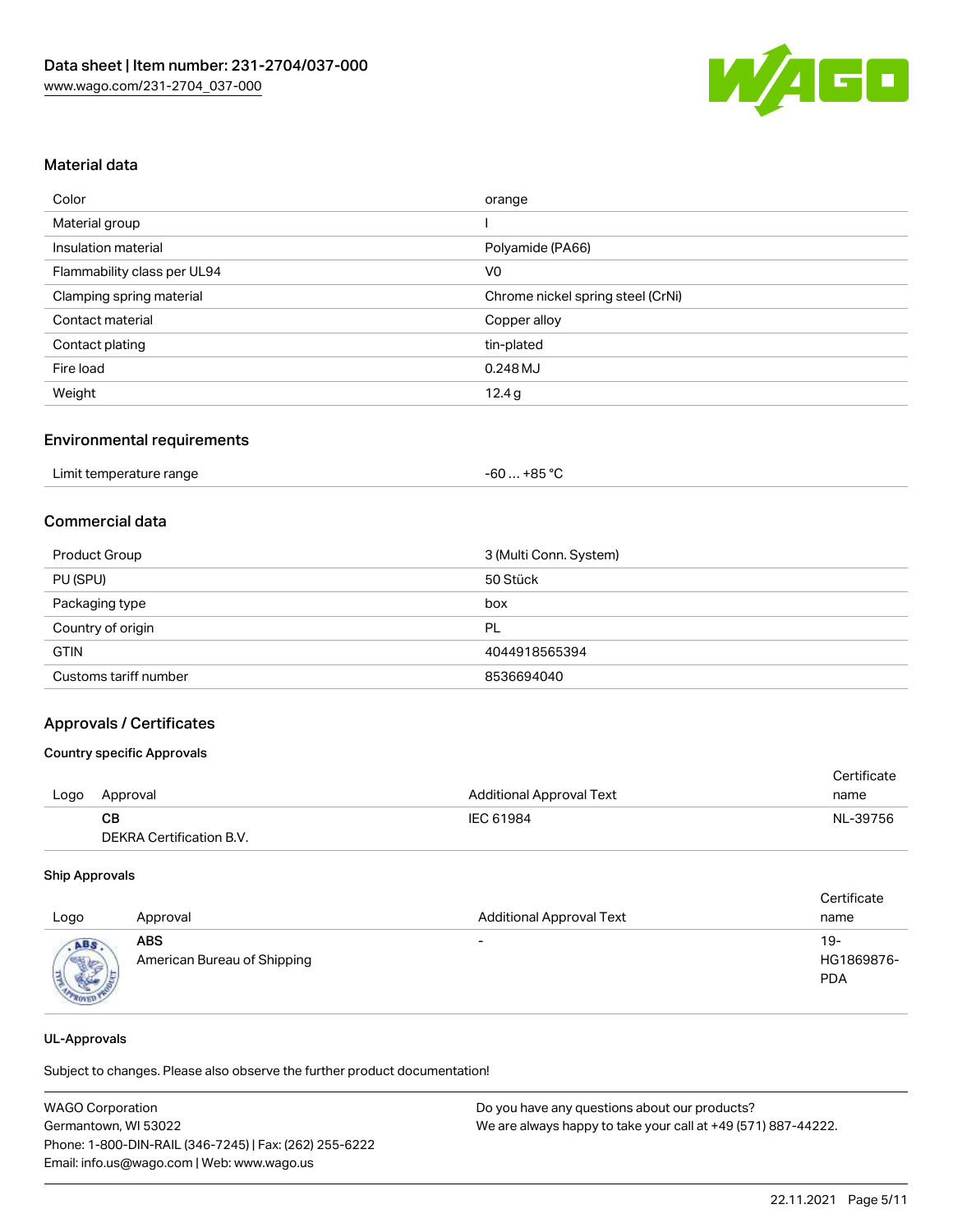

| Logo                       | Approval                            | <b>Additional Approval Text</b> | Certificate<br>name |
|----------------------------|-------------------------------------|---------------------------------|---------------------|
| $\boldsymbol{\mathcal{A}}$ | UL<br>UL International Germany GmbH | <b>UL 1059</b>                  | E45172              |
| $\boldsymbol{\mathcal{P}}$ | UL<br>UL International Germany GmbH | <b>UL 1977</b>                  | E45171              |

# Counterpart

|               | Item no.731-634<br>1-conductor male connector; CAGE CLAMP®; 2.5 mm <sup>2</sup> ; Pin spacing 7.62 mm; 4-pole; 2,50 mm <sup>2</sup> ;<br>orange | www.wago.com/731-634             |
|---------------|-------------------------------------------------------------------------------------------------------------------------------------------------|----------------------------------|
|               | Item no.231-734/001-000<br>THT male header; 1.0 x 1.0 mm solder pin; straight; Pin spacing 7.62 mm; 4-pole; orange                              | www.wago.com/231-734/001-<br>000 |
| <b>ALLING</b> | Item no.231-934/001-000<br>THT male header; 1.0 x 1.0 mm solder pin; angled; Pin spacing 7.62 mm; 4-pole; orange                                | www.wago.com/231-934/001-<br>000 |

# Optional accessories

| errule |
|--------|
|--------|

| Ferrule |                                                                                                                         |                      |
|---------|-------------------------------------------------------------------------------------------------------------------------|----------------------|
|         | Item no.: 216-101<br>Ferrule; Sleeve for 0.5 mm <sup>2</sup> / AWG 22; uninsulated; electro-tin plated; silver-colored  | www.wago.com/216-101 |
|         | Item no.: 216-104<br>Ferrule; Sleeve for 1.5 mm <sup>2</sup> / AWG 16; uninsulated; electro-tin plated; silver-colored  | www.wago.com/216-104 |
|         | Item no.: 216-106<br>Ferrule; Sleeve for 2.5 mm <sup>2</sup> / AWG 14; uninsulated; electro-tin plated; silver-colored  | www.wago.com/216-106 |
|         | Item no.: 216-102<br>Ferrule; Sleeve for 0.75 mm <sup>2</sup> / AWG 20; uninsulated; electro-tin plated; silver-colored | www.wago.com/216-102 |
|         | Item no.: 216-103<br>Ferrule; Sleeve for 1 mm <sup>2</sup> / AWG 18; uninsulated; electro-tin plated                    | www.wago.com/216-103 |
|         | Item no.: 216-123<br>Ferrule; Sleeve for 1 mm <sup>2</sup> / AWG 18; uninsulated; electro-tin plated; silver-colored    | www.wago.com/216-123 |

Subject to changes. Please also observe the further product documentation!

| <b>WAGO Corporation</b>                                | Do you have any questions about our products?                 |
|--------------------------------------------------------|---------------------------------------------------------------|
| Germantown, WI 53022                                   | We are always happy to take your call at +49 (571) 887-44222. |
| Phone: 1-800-DIN-RAIL (346-7245)   Fax: (262) 255-6222 |                                                               |
| Email: info.us@wago.com   Web: www.wago.us             |                                                               |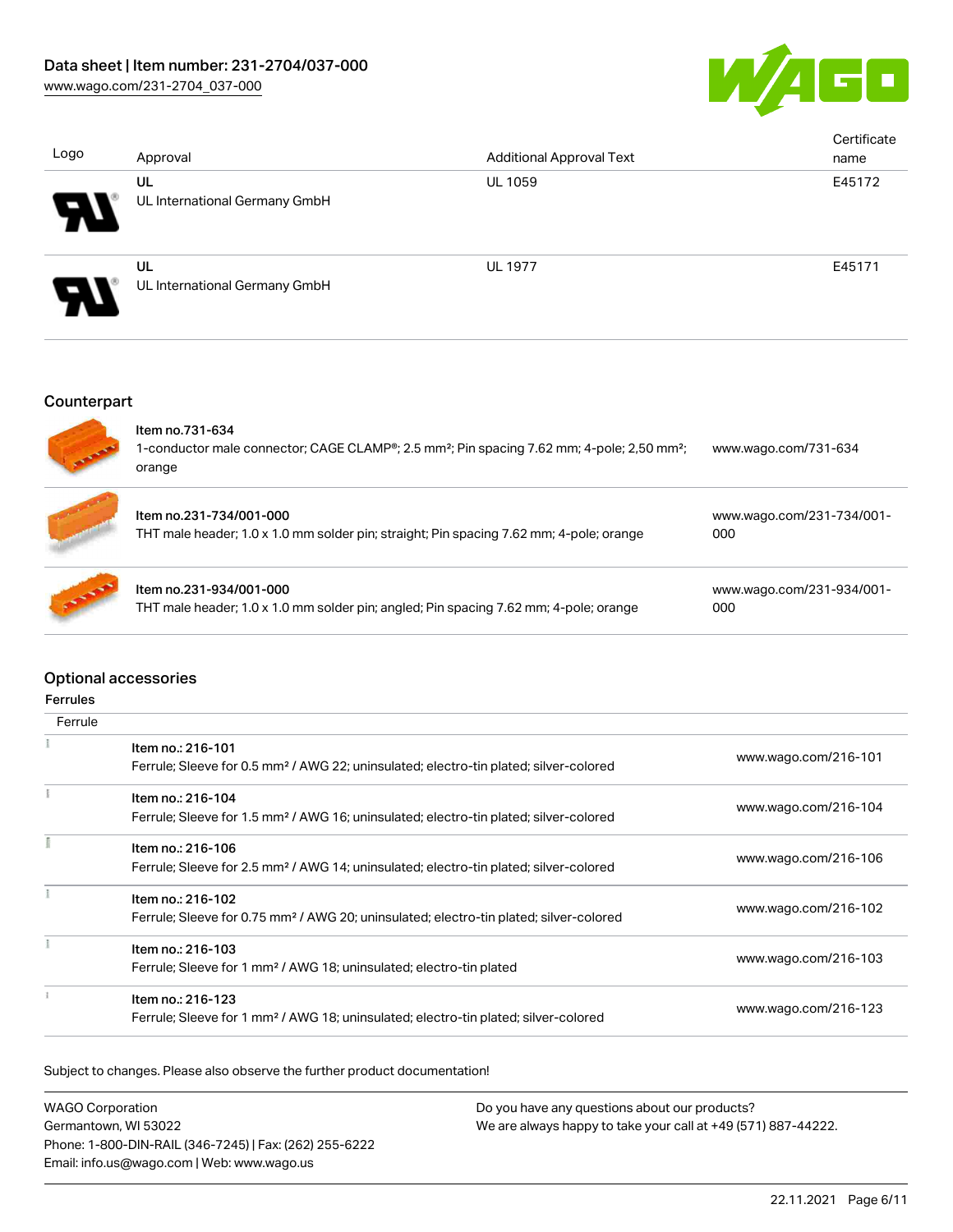# Data sheet | Item number: 231-2704/037-000

Phone: 1-800-DIN-RAIL (346-7245) | Fax: (262) 255-6222

Email: info.us@wago.com | Web: www.wago.us

[www.wago.com/231-2704\\_037-000](http://www.wago.com/231-2704_037-000)



|                                                 | Item no.: 216-122<br>Ferrule; Sleeve for 0.75 mm <sup>2</sup> / AWG 20; uninsulated; electro-tin plated; silver-colored                                                                           |                                                                                                                | www.wago.com/216-122 |
|-------------------------------------------------|---------------------------------------------------------------------------------------------------------------------------------------------------------------------------------------------------|----------------------------------------------------------------------------------------------------------------|----------------------|
| I.                                              | Item no.: 216-124<br>Ferrule; Sleeve for 1.5 mm <sup>2</sup> / AWG 16; uninsulated; electro-tin plated                                                                                            |                                                                                                                | www.wago.com/216-124 |
|                                                 | Item no.: 216-142<br>Ferrule; Sleeve for 0.75 mm <sup>2</sup> / 18 AWG; uninsulated; electro-tin plated; electrolytic copper; gastight<br>crimped; acc. to DIN 46228, Part 1/08.92                |                                                                                                                | www.wago.com/216-142 |
|                                                 | Item no.: 216-132<br>Ferrule; Sleeve for 0.34 mm <sup>2</sup> / AWG 24; uninsulated; electro-tin plated                                                                                           |                                                                                                                | www.wago.com/216-132 |
|                                                 | Item no.: 216-121<br>Ferrule; Sleeve for 0.5 mm <sup>2</sup> / AWG 22; uninsulated; electro-tin plated; silver-colored                                                                            |                                                                                                                | www.wago.com/216-121 |
|                                                 | Item no.: 216-143<br>Ferrule; Sleeve for 1 mm <sup>2</sup> / AWG 18; uninsulated; electro-tin plated; electrolytic copper; gastight<br>crimped; acc. to DIN 46228, Part 1/08.92                   |                                                                                                                | www.wago.com/216-143 |
|                                                 | Item no.: 216-131<br>Ferrule; Sleeve for 0.25 mm <sup>2</sup> / AWG 24; uninsulated; electro-tin plated; silver-colored                                                                           |                                                                                                                | www.wago.com/216-131 |
|                                                 | Item no.: 216-141<br>Ferrule; Sleeve for 0.5 mm <sup>2</sup> / 20 AWG; uninsulated; electro-tin plated; electrolytic copper; gastight<br>crimped; acc. to DIN 46228, Part 1/08.92                 |                                                                                                                | www.wago.com/216-141 |
|                                                 | Item no.: 216-152<br>Ferrule; Sleeve for 0.34 mm <sup>2</sup> / AWG 24; uninsulated; electro-tin plated                                                                                           |                                                                                                                | www.wago.com/216-152 |
|                                                 | Item no.: 216-203<br>Ferrule; Sleeve for 1 mm <sup>2</sup> / AWG 18; insulated; electro-tin plated; red                                                                                           |                                                                                                                | www.wago.com/216-203 |
|                                                 | Item no.: 216-202<br>Ferrule; Sleeve for 0.75 mm <sup>2</sup> / 18 AWG; insulated; electro-tin plated; gray                                                                                       |                                                                                                                | www.wago.com/216-202 |
|                                                 | Item no.: 216-151<br>Ferrule; Sleeve for 0.25 mm <sup>2</sup> / AWG 24; uninsulated; electro-tin plated                                                                                           |                                                                                                                | www.wago.com/216-151 |
| Â                                               | Item no.: 216-204<br>Ferrule; Sleeve for 1.5 mm <sup>2</sup> / AWG 16; insulated; electro-tin plated; black                                                                                       |                                                                                                                | www.wago.com/216-204 |
|                                                 | Item no.: 216-144<br>Ferrule: Sleeve for 1.5 mm <sup>2</sup> / AWG 16: uninsulated: electro-tin plated: electrolytic copper: gastight<br>crimped; acc. to DIN 46228, Part 1/08.92; silver-colored |                                                                                                                | www.wago.com/216-144 |
|                                                 | Item no.: 216-201<br>Ferrule; Sleeve for 0.5 mm <sup>2</sup> / 20 AWG; insulated; electro-tin plated; white                                                                                       |                                                                                                                | www.wago.com/216-201 |
|                                                 | Item no.: 216-223<br>Ferrule; Sleeve for 1 mm <sup>2</sup> / AWG 18; insulated; electro-tin plated; red                                                                                           |                                                                                                                | www.wago.com/216-223 |
|                                                 | Item no.: 216-241<br>Ferrule; Sleeve for 0.5 mm <sup>2</sup> / 20 AWG; insulated; electro-tin plated; electrolytic copper; gastight<br>crimped; acc. to DIN 46228, Part 4/09.90; white            |                                                                                                                | www.wago.com/216-241 |
|                                                 | Item no.: 216-242<br>Ferrule; Sleeve for 0.75 mm <sup>2</sup> / 18 AWG; insulated; electro-tin plated; electrolytic copper; gastight                                                              |                                                                                                                | www.wago.com/216-242 |
|                                                 | Subject to changes. Please also observe the further product documentation!                                                                                                                        |                                                                                                                |                      |
| <b>WAGO Corporation</b><br>Germantown, WI 53022 |                                                                                                                                                                                                   | Do you have any questions about our products?<br>We are always happy to take your call at +49 (571) 887-44222. |                      |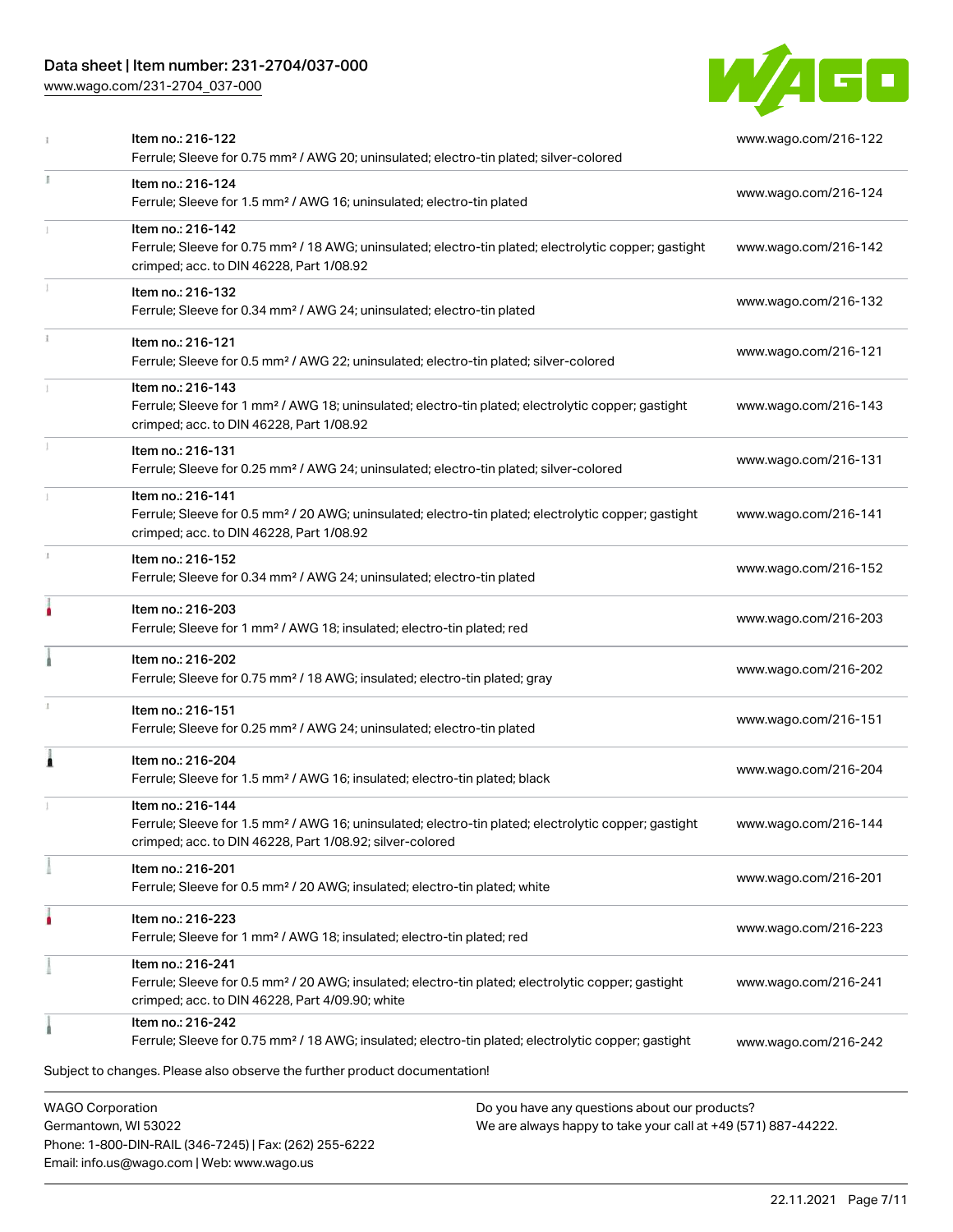[www.wago.com/231-2704\\_037-000](http://www.wago.com/231-2704_037-000)



crimped; acc. to DIN 46228, Part 4/09.90; gray

|                     | Item no.: 216-222<br>Ferrule; Sleeve for 0.75 mm <sup>2</sup> / 18 AWG; insulated; electro-tin plated; gray                                                                                             | www.wago.com/216-222 |
|---------------------|---------------------------------------------------------------------------------------------------------------------------------------------------------------------------------------------------------|----------------------|
|                     | Item no.: 216-221<br>Ferrule; Sleeve for 0.5 mm <sup>2</sup> / 20 AWG; insulated; electro-tin plated; white                                                                                             | www.wago.com/216-221 |
|                     | Item no.: 216-224<br>Ferrule; Sleeve for 1.5 mm <sup>2</sup> / AWG 16; insulated; electro-tin plated; black                                                                                             | www.wago.com/216-224 |
|                     | Item no.: 216-243<br>Ferrule; Sleeve for 1 mm <sup>2</sup> / AWG 18; insulated; electro-tin plated; electrolytic copper; gastight crimped; www.wago.com/216-243<br>acc. to DIN 46228, Part 4/09.90; red |                      |
|                     | Item no.: 216-244<br>Ferrule; Sleeve for 1.5 mm <sup>2</sup> / AWG 16; insulated; electro-tin plated; electrolytic copper; gastight<br>crimped; acc. to DIN 46228, Part 4/09.90; black                  | www.wago.com/216-244 |
|                     | Item no.: 216-263<br>Ferrule; Sleeve for 1 mm <sup>2</sup> / AWG 18; insulated; electro-tin plated; electrolytic copper; gastight crimped; www.wago.com/216-263<br>acc. to DIN 46228, Part 4/09.90; red |                      |
|                     | Item no.: 216-264<br>Ferrule; Sleeve for 1.5 mm <sup>2</sup> / AWG 16; insulated; electro-tin plated; electrolytic copper; gastight<br>crimped; acc. to DIN 46228, Part 4/09.90; black                  | www.wago.com/216-264 |
|                     | Item no.: 216-284<br>Ferrule; Sleeve for 1.5 mm <sup>2</sup> / AWG 16; insulated; electro-tin plated; electrolytic copper; gastight<br>crimped; acc. to DIN 46228, Part 4/09.90; black                  | www.wago.com/216-284 |
|                     | Item no.: 216-262<br>Ferrule; Sleeve for 0.75 mm <sup>2</sup> / 18 AWG; insulated; electro-tin plated; electrolytic copper; gastight<br>crimped; acc. to DIN 46228, Part 4/09.90; gray                  | www.wago.com/216-262 |
|                     | Item no.: 216-301<br>Ferrule; Sleeve for 0.25 mm <sup>2</sup> / AWG 24; insulated; electro-tin plated; yellow                                                                                           | www.wago.com/216-301 |
|                     | Item no.: 216-321<br>Ferrule; Sleeve for 0.25 mm <sup>2</sup> / AWG 24; insulated; electro-tin plated; yellow                                                                                           | www.wago.com/216-321 |
|                     | Item no.: 216-322<br>Ferrule; Sleeve for 0.34 mm <sup>2</sup> / 22 AWG; insulated; electro-tin plated; green                                                                                            | www.wago.com/216-322 |
|                     | Item no.: 216-302<br>Ferrule; Sleeve for 0.34 mm <sup>2</sup> / 22 AWG; insulated; electro-tin plated; light turquoise                                                                                  | www.wago.com/216-302 |
| Strain relief       |                                                                                                                                                                                                         |                      |
| Strain relief plate |                                                                                                                                                                                                         |                      |
|                     |                                                                                                                                                                                                         |                      |



Item no.: 734-229 Strain relief plate; orange [www.wago.com/734-229](http://www.wago.com/734-229)

Testing accessories

Testing accessories

Subject to changes. Please also observe the further product documentation!

WAGO Corporation Germantown, WI 53022 Phone: 1-800-DIN-RAIL (346-7245) | Fax: (262) 255-6222 Email: info.us@wago.com | Web: www.wago.us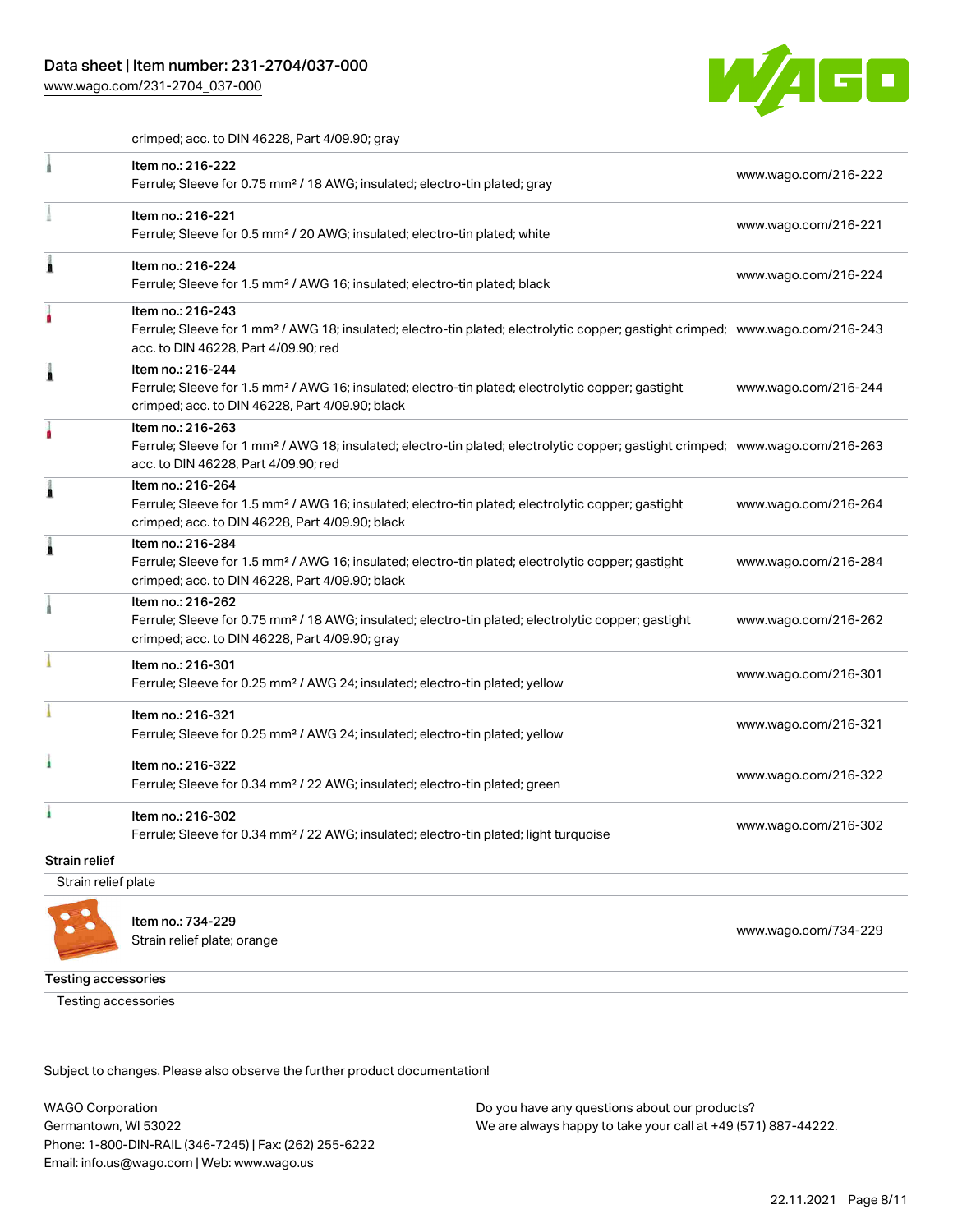[www.wago.com/231-2704\\_037-000](http://www.wago.com/231-2704_037-000)



[www.wago.com/231-662](http://www.wago.com/231-662)

#### Item no.: 231-662

Test plugs for female connectors; for 7.5 mm and 7.62 mm pin spacing; 2,50 mm²; light gray

| Marking accessories                      |                                                                                                                                                                                                |            |               |                      |
|------------------------------------------|------------------------------------------------------------------------------------------------------------------------------------------------------------------------------------------------|------------|---------------|----------------------|
| Marking strip                            |                                                                                                                                                                                                |            |               |                      |
|                                          | Item no.: 210-331/762-202<br>Marking strips; as a DIN A4 sheet; MARKED; 1-16 (100x); Height of marker strip: 2.3 mm/0.091 in; Strip<br>length 182 mm; Horizontal marking; Self-adhesive; white |            | /762-202      | www.wago.com/210-331 |
|                                          | Item no.: 210-332/762-020<br>Marking strips; as a DIN A4 sheet; MARKED; 1-20 (80x); Height of marker strip: 3 mm; Strip length 182<br>mm; Horizontal marking; Self-adhesive; white             |            | /762-020      | www.wago.com/210-332 |
| Insulations stops                        |                                                                                                                                                                                                |            |               |                      |
| Insulation stop                          |                                                                                                                                                                                                |            |               |                      |
| Lecci                                    | Item no.: 231-673<br>Insulation stop; 0.08-0.2 mm <sup>2</sup> / 0.2 mm <sup>2</sup> "s"; white                                                                                                |            |               | www.wago.com/231-673 |
| Leece                                    | Item no.: 231-674<br>Insulation stop; 0.25 - 0.5 mm <sup>2</sup> ; light gray                                                                                                                  |            |               | www.wago.com/231-674 |
|                                          | Item no.: 231-675<br>Insulation stop; 0.75 - 1 mm <sup>2</sup> ; dark gray                                                                                                                     |            |               | www.wago.com/231-675 |
| <b>Downloads</b><br><b>Documentation</b> |                                                                                                                                                                                                |            |               |                      |
| <b>Additional Information</b>            |                                                                                                                                                                                                |            |               |                      |
| Technical explanations                   |                                                                                                                                                                                                | 2019 Apr 3 | pdf<br>2.0 MB | Download             |
| <b>CAD files</b>                         |                                                                                                                                                                                                |            |               |                      |

#### CAD data

| 2D/3D Models 231-2704/037-000                                              | URL        | Download |
|----------------------------------------------------------------------------|------------|----------|
| <b>CAE data</b>                                                            |            |          |
| EPLAN Data Portal 231-2704/037-000                                         | <b>URL</b> | Download |
| ZUKEN Portal 231-2704/037-000                                              | URL        | Download |
| Subject to changes. Please also observe the further product documentation! |            |          |

WAGO Corporation Germantown, WI 53022 Phone: 1-800-DIN-RAIL (346-7245) | Fax: (262) 255-6222 Email: info.us@wago.com | Web: www.wago.us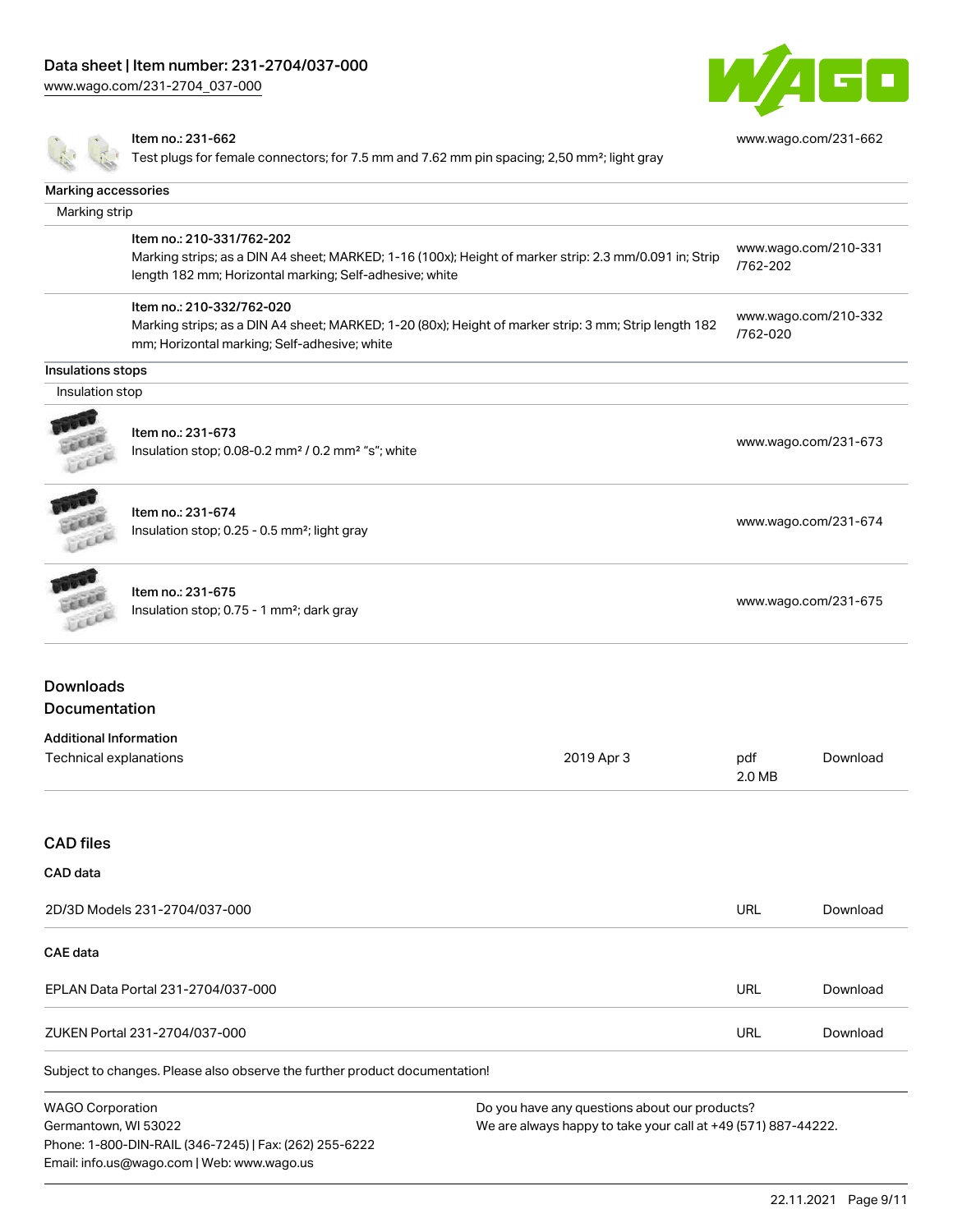

EPLAN Data Portal 231-2704/037-000 URL [Download](https://www.wago.com/global/d/EPLAN_URLS_231-2704_037-000)

| IRL | Download |
|-----|----------|

# Environmental Product Compliance

## Compliance Search

| Environmental Product Compliance 231-2704/037-000                                                      | URL | Download |
|--------------------------------------------------------------------------------------------------------|-----|----------|
| 2-conductor female connector; Push-in CAGE CLAMP <sup>®</sup> ; 2.5 mm <sup>2</sup> ; Pin spacing 7.62 |     |          |
| mm; 4-pole; Lateral locking levers; 2,50 mm <sup>2</sup> ; orange                                      |     |          |

#### Installation Notes

Conductor termination

Operating Push-in CAGE CLAMP® is easy, fast and identical to that of CAGE CLAMP®. The screwdriver is fully inserted into the operating slot, holding Push-in CAGE CLAMP® open. After the conductor has been inserted into the clamping unit and the screwdriver been withdrawn, the conductor is clamped safely. Solid and fine-stranded conductors < 0.5 mm² (20 AWG) are terminated and removed using a screwdriver.

Conductor termination

Subject to changes. Please also observe the further product documentation!

WAGO Corporation Germantown, WI 53022 Phone: 1-800-DIN-RAIL (346-7245) | Fax: (262) 255-6222 Email: info.us@wago.com | Web: www.wago.us